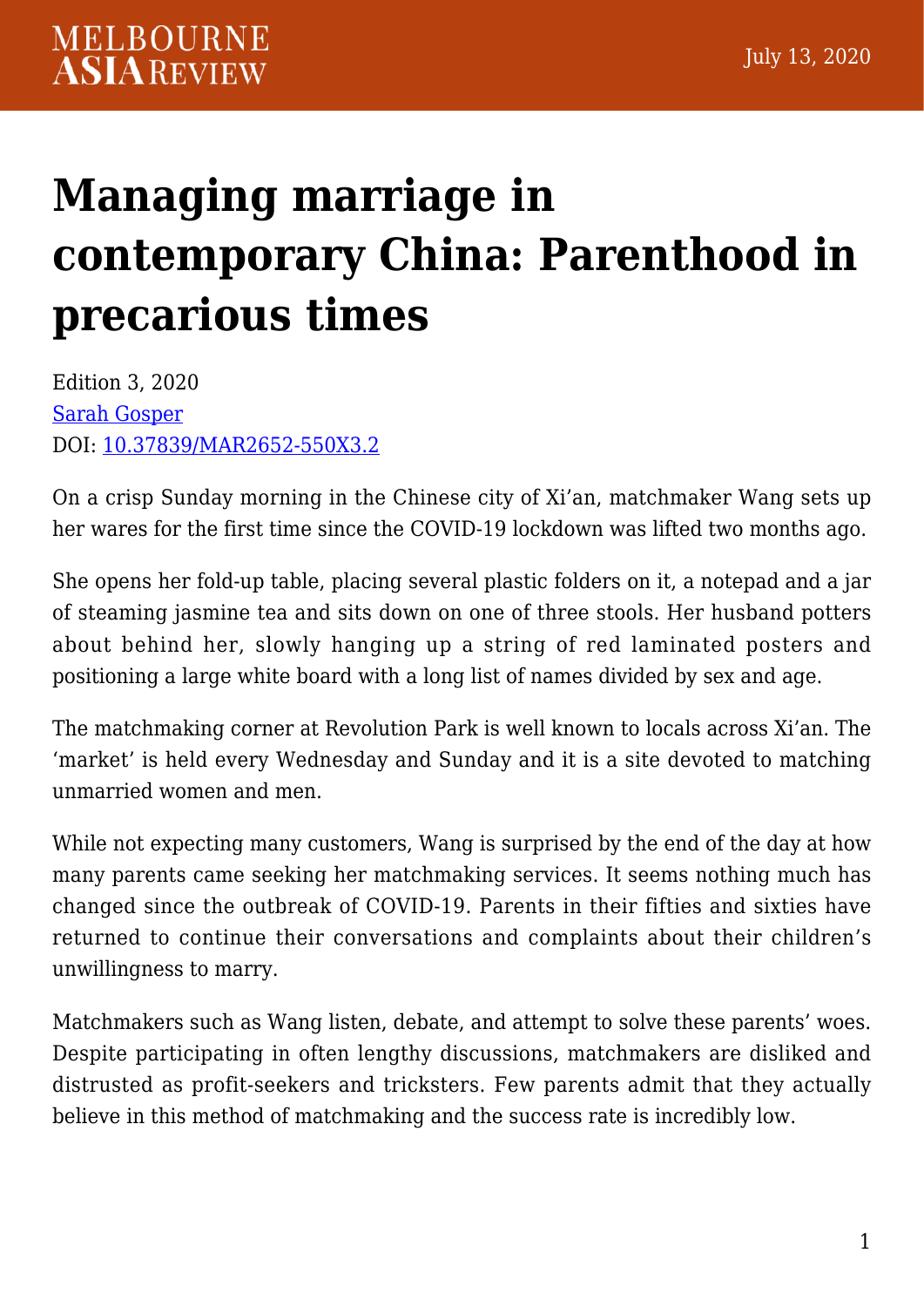Parents seemingly attend the park because they see it as a way of fulfilling their duty, and also possibly because it is an opportunity to voice and discuss their dissatisfactions – about their unmarried children, what they see as the excessive demands of other parents, untrustworthy matchmakers, and what many perceive as a 'crisis' of marriage in China.

For the older generation, marriage is still considered the bedrock of Chinese society. But younger people are increasingly deferring marriage and more marriages are ending in divorce, which is a worrying and incomprehensible trend for many of China's older generation. Over the past decade, marriage rates have been steadily dropping, from 9.9 couples per 1,000 people in 2013, to 7.2 in [2018.](http://www.stats.gov.cn/tjsj/ndsj/2019/indexeh.htm) Moreover, divorce rates are rapidly increasing. In 2016, 4.2 million couples filed for divorce, an increase of 8.3 percent from the previous year. In comparison to other nations however, China's marriage rate continues to sit among the highest in the world. In Australia, Taiwan, and Sweden, for example, the marriage rate sits at  $4.8$ ,  $6$ , and  $5$ couples per 1,000 people, respectively.

The notion of a marriage 'crisis' reflects a widespread cultural belief and political concept that marriage is the bedrock of a stable and solid society. However, many young people in China do not share their parents' views on the importance of marriage. Instead, they consider marriage a huge [risk](http://www.sixthtone.com/news/1002717/its-complicated-chinese-millennials-and-marriage) that requires enormous [financial outlay and perpetuates unequal gender roles](https://press.uchicago.edu/ucp/books/book/distributed/L/bo25073065.html).

#### **Matchmaking at Revolution Park**

The matchmaking corner in Xi'an is not as extensive as those in Shanghai or Beijing, spanning a space only the size of a basketball court, but it has operated for over a decade. It is divided into sections according to a variety of demographics such as the widowed, divorced, or never-married over fifty; as well as young post doctorates, migrant workers, ethnic minorities, singles working outside of Xi'an, and rural residents.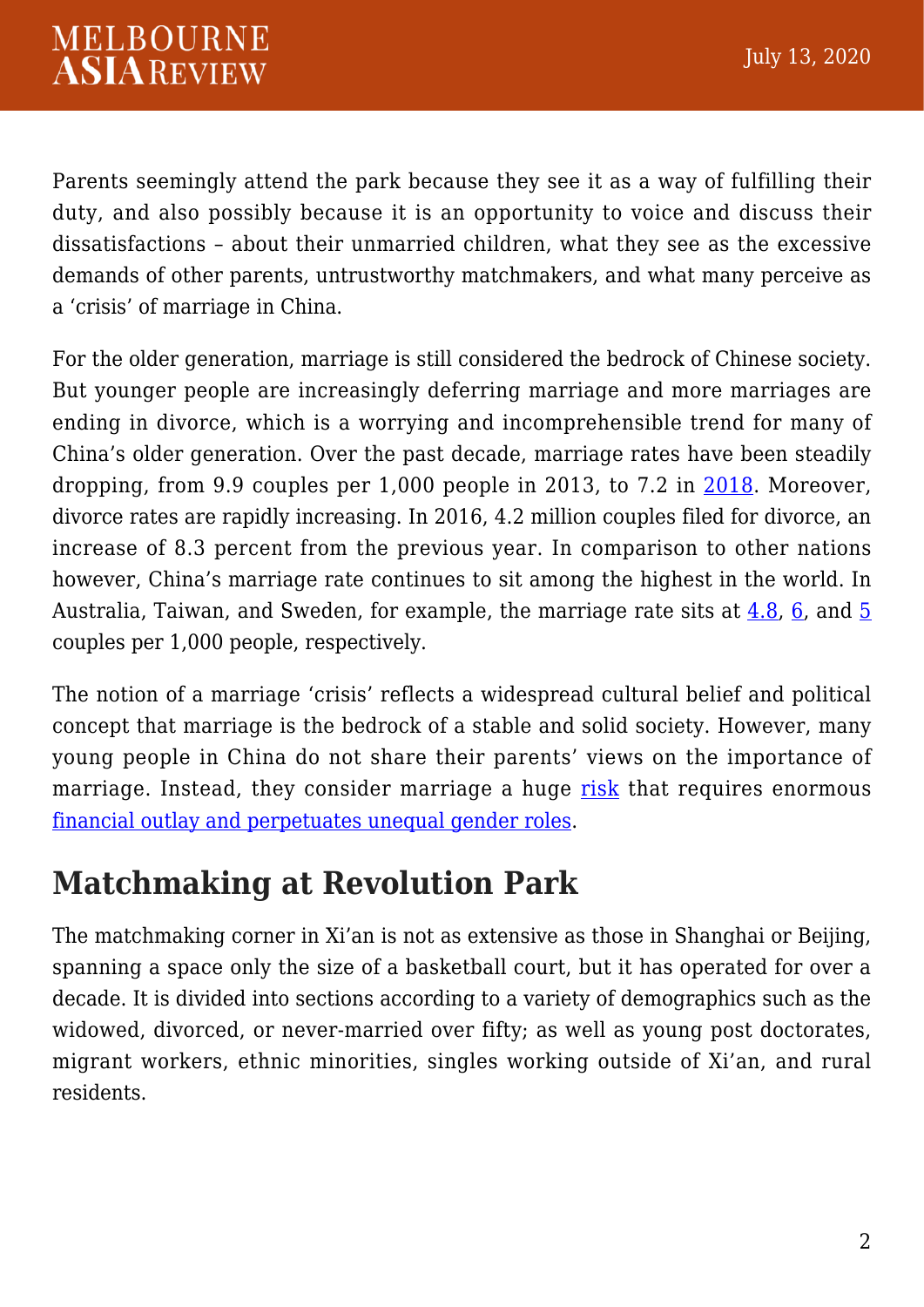The core section of the matchmaking corner is always humming with activity and energy. Scores of parents in their fifties and sixties can be heard chanting the same questions over and over, "son or daughter?", "what year?", "how tall?". This highly competitive atmosphere connects parents to one key goal: securing a daughter or son-in-law.

Young faces are a rarity at the Xi'an matchmaking corner. It is stereotyped as a distinctly uncool place where only 'overage' (*daling* – an unmarried person over 30) singles and their parents hang out. [Most young women and men are embarrassed by](https://www.academia.edu/14520753/my_first_book_Who_will_marry_my_daughter_Shanghai_Parental_Matchmaking_Corner_and_White_Matchmaking_) [the matchmaking corners](https://www.academia.edu/14520753/my_first_book_Who_will_marry_my_daughter_Shanghai_Parental_Matchmaking_Corner_and_White_Matchmaking_) and loathe the interference of their parents in their personal lives. Others highlight how unnatural the process is, complaining that blind dates are 'old fashioned', and pointing out the potentially uncomfortable and awkward nature of such an encounter.

The key feature of the matchmaking corner is the thousands of posters that are strung up between tree trunks, stapled to bushes, and stuck on tree branches. Some of them are typed and laminated, but many are handwritten, on plain sheets of paper. On these posters are the personal details of an unmarried woman or man: year of birth, height, weight, marital status (never married; briefly married; divorced; or widowed), education, *hukou* (household registration), employment, and parent's working status (retired or not retired). For men, additional points outline house and car ownership as well as income level; and for women, references are made to her physical attributes and modest demeanour. Underneath this personal description is a basic outline of a desired partner.

These posters are either written by a matchmaker or a parent, and most young people are unaware that their parents are advertising their availability for marriage. The phone number at the bottom of the poster usually belongs to either a matchmaker or the mother of the singleton on display. There is very little variety between the posters and it is rare to see one with a photograph.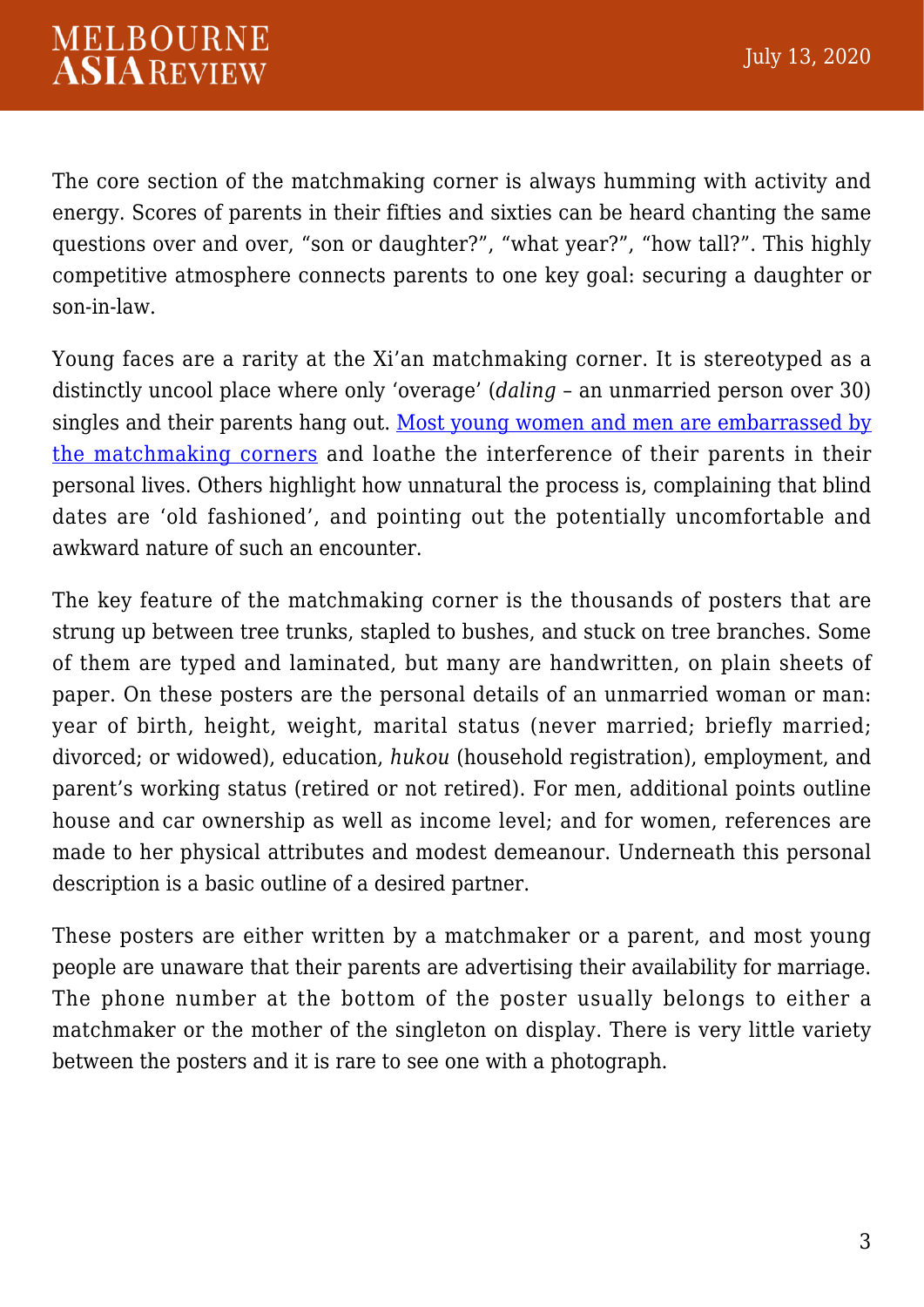#### **MELBOURNE ASIAREVIEW**



### **Unrealistic expectations and fake profiles**

There are thousands of posters in the Xi'an matchmaking corner, too many in fact for each one to be read. Some parents described this line-up as akin to a Xi'an 'city bulletin board', remarking on the sheer amount of 'choice' available to parents.

Upon inspecting the posters, parents regularly chide each other for their 'excessive' (*guofen*) demands in a daughter or son-in-law. Prerequisites listed in the posters generally emphasise characteristics such as minimum height, income and education, to the exclusion of all those who do not qualify. On one visit to the park, the mother of a 24-year-old woman complained to me that her daughter, a technical college graduate, did not meet the minimum undergraduate requirements stated in most posters. Moreover, standing at over 1.7 metres, she was far too tall for the desired height category of 1.6-1.65 metres. This tendency to point out the supposedly unrealistic demands of other parents was widespread. By emphasising the irrational and unfair demands of some, parents are able to deflect responsibility away from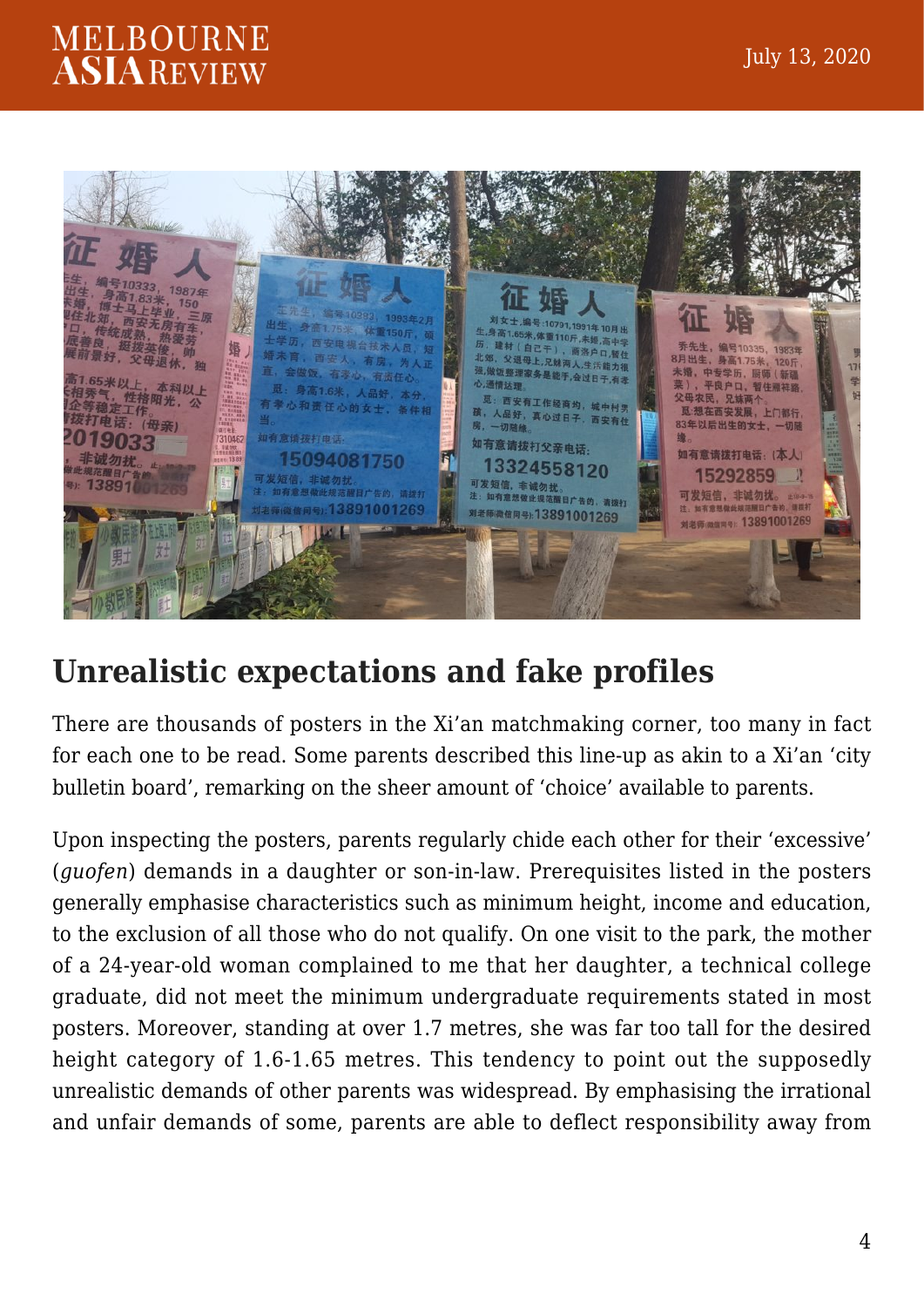their child's perceived shortcomings, to the marriage market as a whole.

There is also a sense of distrust on the part of attendees towards the posters on display. "The information in these posters is all fake" exclaimed Mr Chan, a fortyyear old unmarried man, "they write a younger age on the poster and then when you meet them you realise just looking at them that they are much older." Mr Chan was not the only person who questioned the genuineness of the information in the posters. Many were alert to the possibility of deception, wary of false claims over age or even marital status. Another frequent visitor to the park, the elderly father of an unmarried woman in her early thirties, decried the tactics of parents who try to disguise the stigma of divorce by describing their child's marital status as 'briefly married', instead of 'divorced'.

### **Publicly performing virtuous parenthood**

"I am his father, I need to come. Parents care the most about this issue for their children. If parents do not care, who will?". This statement was uttered by Mr Ye, who is very concerned about his 45-year-old never-married son. Mr Ye has been attending the matchmaking corner for years. He arrives early in the morning and dutifully scans the vast array of posters in the hope of finding someone suitable. Over the years he has found a few possible matches, but says his son is never satisfied. He once found a very promising match, and says his son talked to this woman for more than two months. Eventually however, he decided that he was not interested in pursuing a relationship with her and so Mr Ye restarted his weekly trips to the matchmaking corner. Despite this setback, he explained that it is his duty as a parent to take on this matter on his son's behalf and he was committed to the quest until the situation had been resolved. I heard comments like this from parents every time I visited the matchmaking corner. There is a deep sense of duty among many parents who frequent the corner and their visits to the park are often framed in this rhetoric of noble parental duty.

In many ways, the matchmaking corner is a place of public performance of 'good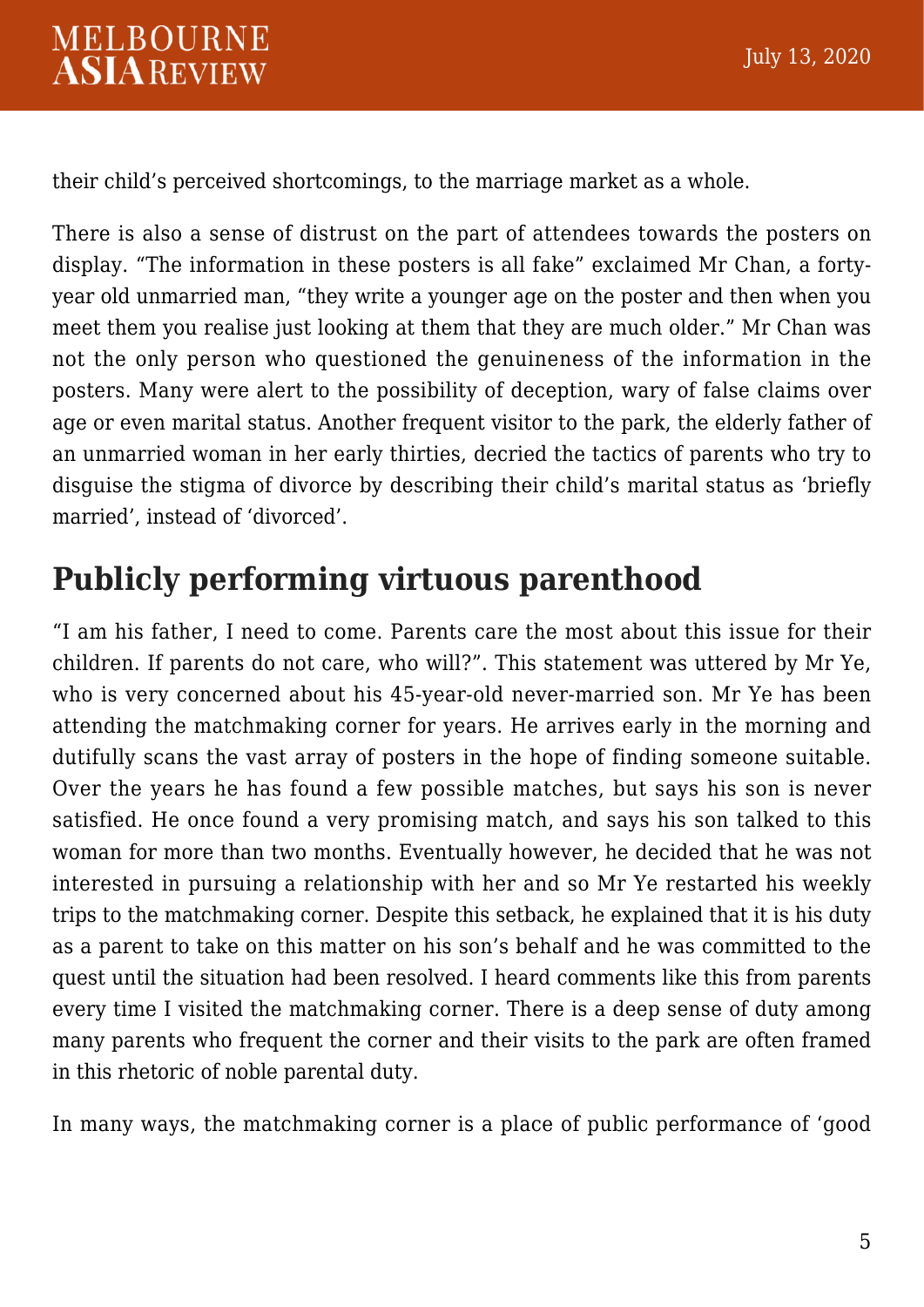parenting' and is an extension of the dedication parents have exhibited throughout their child's life. At matchmaker tables, parents enjoyed telling others how important their role was in 'helping' their child find a suitable partner and how much their children appreciated their matchmaking assistance. In this sense, the matchmaking corner functions as a forum for parents who feel the need to display their dedication to their children and their parental duties.

#### **Collectively raging against modern times**

One afternoon I found myself sitting with matchmaker Zhang and the mother of an unmarried 32-year-old man, discussing, what she believed to be, the problem with marriage in China today: women and education. Women are often blamed for what many see as their excessive expectations of a future husband, generally considered to have arisen a consequence of women's higher educational achievements. This type of debate is a hot topic of conversation among many parents who frequent the matchmaking corner. Whilst matchmaker Zhang and I were talking to this woman, a small crowd gathered around us. As the crowd grew in numbers, the woman's tone of voice changed, her mannerisms grew more exaggerated, and her language more evocative. The people huddled around us became increasingly animated, nodding their heads furiously and shouting in agreement. Matchmaker Zhang interjected multiple times to voice his support, garnering a wave of appreciative glances from the parents standing around us. This debate clearly unites these parents, particularly those with sons.

Rapid economic and social changes in China have resulted in a particularly pronounced generation gap. The post-80s generation (*balinghou*) are the besteducated, highest-earning, and most individually ambitious generation in China. They have [far greater choice available to them due to steady economic growth and a](https://www.brown.edu/news/2019-11-12/animals) [growing consumer culture](https://www.brown.edu/news/2019-11-12/animals). This has subsequently influenced how young people define marriage and what they are looking for in a partner. Unlike their parents whose main focus is household stability and the continuation of the family line, [young people are searching for a fulfilling relationship](https://www.e-elgar.com/shop/gbp/handbook-on-the-family-and-marriage-in-china-9781785368189.html), particularly emphasising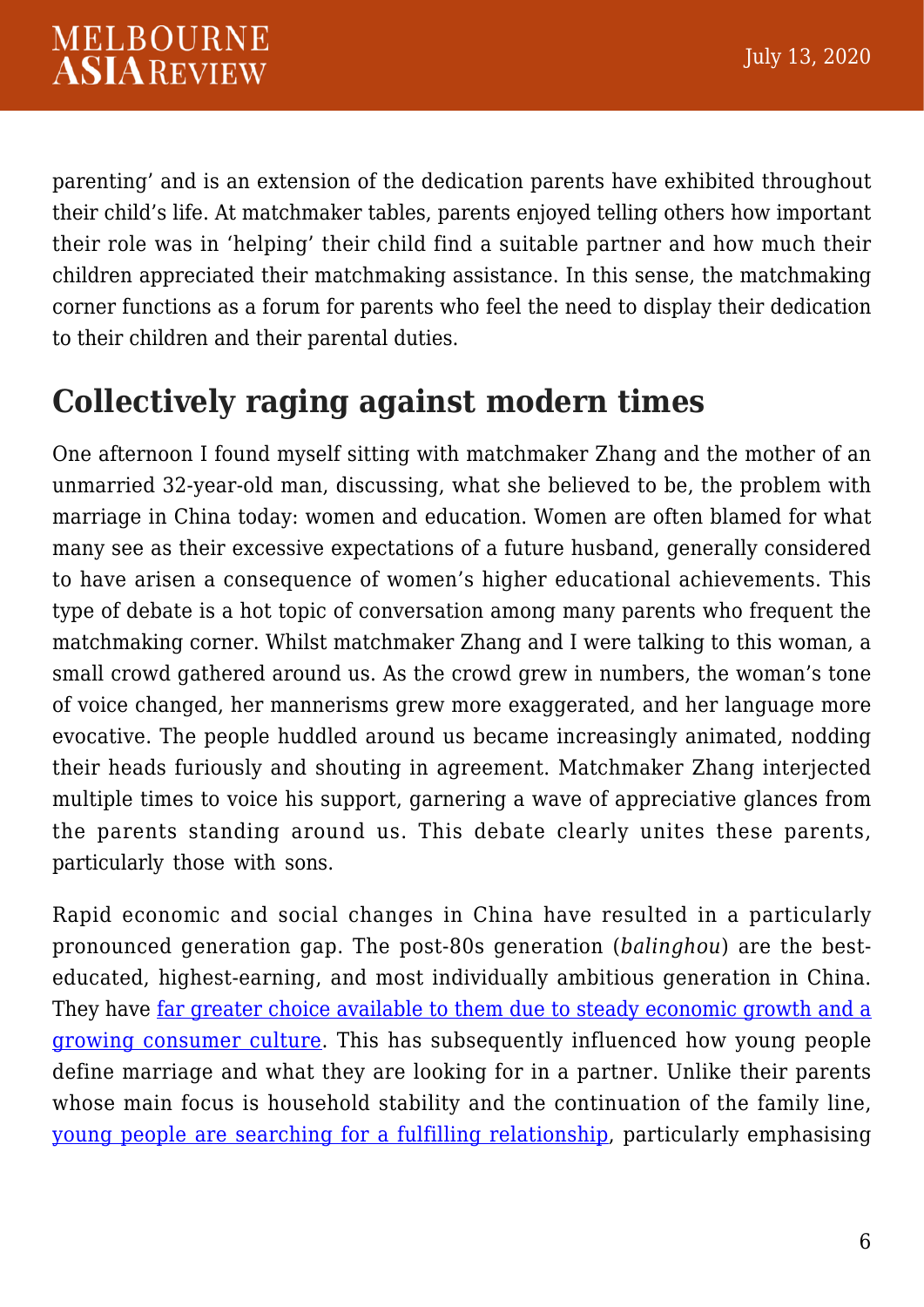criteria such as emotional intimacy and intellectual stimulation.

These values, as well as the fast-paced environment that young people live in today is vastly different to the harsh, Maoist world that their parents grew up in. Having endured years of hardship, [many parents are eager for their children to pursue a life](https://fudan.academia.edu/Departments/%E6%AD%B7%E5%8F%B2%E5%AD%B8%E7%B3%BB/Documents) [– a marriage and career – that is underpinned by stability and wealth](https://fudan.academia.edu/Departments/%E6%AD%B7%E5%8F%B2%E5%AD%B8%E7%B3%BB/Documents). This desire becomes even more pertinent considering the impact on parents of the former onechild policy. Having dismantled traditional family structures, urban parents subsequently channelled their entire resources into the development of their one child. For many this became an opportunity to [empower their daughters to reject](https://www.routledge.com/Chinas-Leftover-Women-Late-Marriage-among-Professional-Women-and-its/To/p/book/9781138554221) [traditional and unequal gender expectations in marriage.](https://www.routledge.com/Chinas-Leftover-Women-Late-Marriage-among-Professional-Women-and-its/To/p/book/9781138554221)

The impact of these changes for the older generation is both real and perceived. The relative elevation in women's status has rattled the local marriage market, but enduring patriarchal norms undermine both women's and men's future hopes and marital desires. There is a genuine disconnect between the young and the old in China, and the misunderstandings around marriage and partner selection criteria fuel this sense of 'crisis'.

A seat at a matchmaker's table is a chance to vent the sense of precarity gripping many parents. During one of my trips to the matchmaking corner, I was sitting with matchmaker Wang when a woman stopped by her table looking on behalf of her son, a recently-divorced taxi driver aged 33. She sat with us for more than half-an-hour (pushing the stroller of one of her grandchildren back and forth) as she explained her son's situation. He had been married for only two years, when his wife divorced him. To make matters worse, no child had been born out of the relationship. The sadness she felt about her son's situation was visceral, but even more so the fury directed at her former daughter-in-law. The likelihood of her divorced son remarrying was at the forefront of the conversation, yet there was little reassurance matchmaker Wang could provide. We all knew that, for a divorcee, re-marriage would be tough. When the conversation ended, and she eventually stood up to leave, there had been no transaction made, no fee paid to have her son advertised on a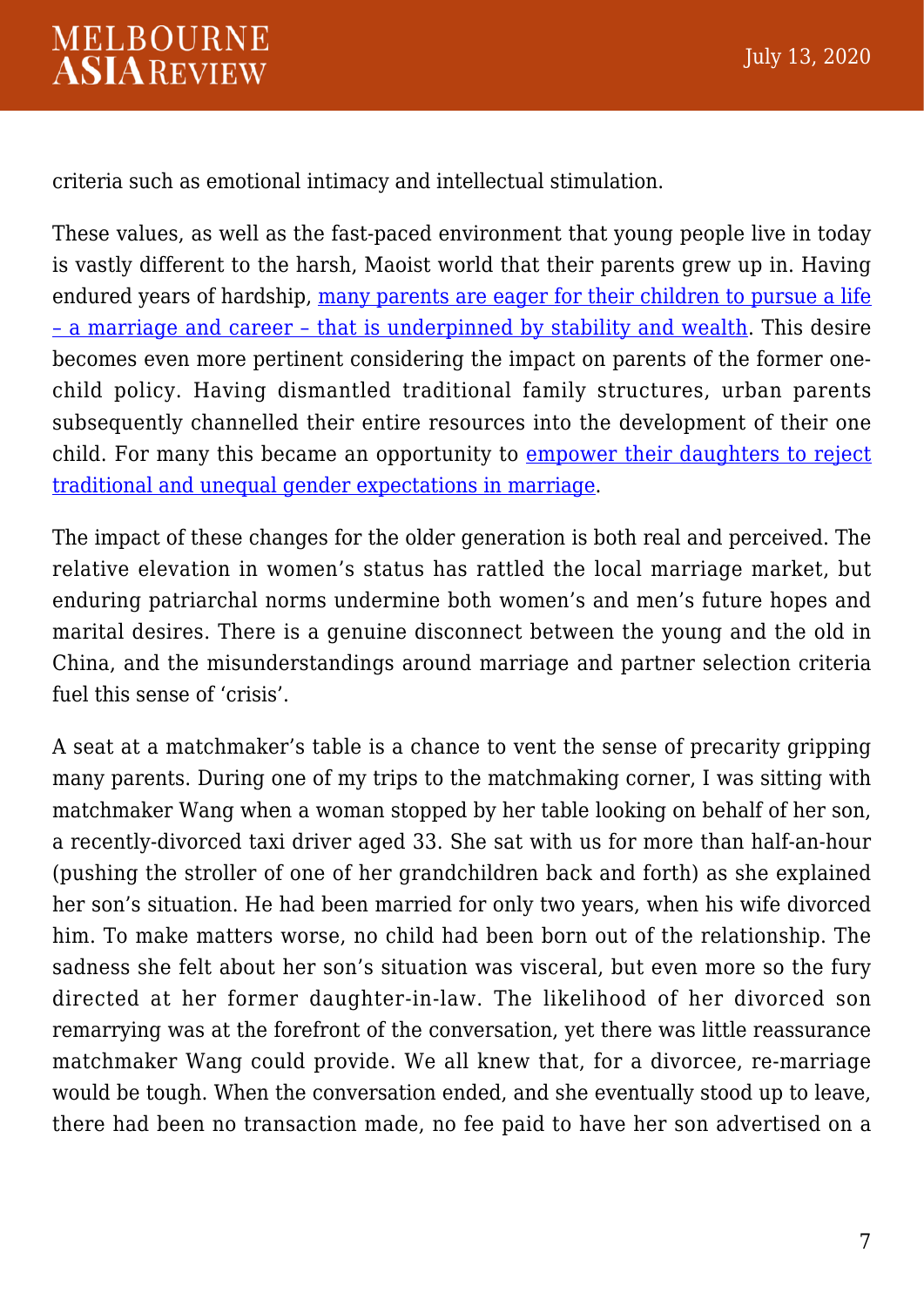poster or listed in matchmaker Wang's book. The sole purpose of this conversation seemed to be to seek comfort for and to vent rage at the dissolution of her son's marriage.

Outdoor public parks have always been a place of camaraderie for older Chinese and matchmaking spaces in particular are ones where they can debate these changes with a sense of place and belonging. The matchmaking corner is an opportunity to vent these frustrations with other like-minded individuals, ultimately offering parents a degree of consolation and a reminder that their views are not held in isolation. In this way, it is a manifestation of a public outpouring of emotion in reaction to the rapid changes occurring in contemporary Chinese society.

### **Matchmakers: easy listeners**

Matchmakers play a pivotal role at the matchmaking corner. There are about 20 of them scattered across the park set up with tables and stools. The majority of matchmakers are, like their clientele, retirees. For a small fee of 50RMB up to 400RMB (approx. 10AUD to 80AUD), a parent can be given a potential suitor's name and phone number or have their child's name listed in a book of singles for up to one year. For a higher price, they can have a poster drawn up and hung in that matchmaker's quarters.

However, matchmakers also provide an opportunity for parents to brag about their children in a social context that otherwise would not warrant boasting. The fact that their child is not yet married is a sore point – a point of failed parenting almost. However, many parents have a willing audience in matchmakers and other visitors to the park, and they use this opportunity and the guise of matchmaking to praise their child's achievements. I was regularly privy to conversations that highlighted the myriad skills of young women working as high-school teachers, or university professors, and young men with high-ranking positions in the military or government. In these moments, the conversation would also include other parents who would compete to highlight their favourable family background and their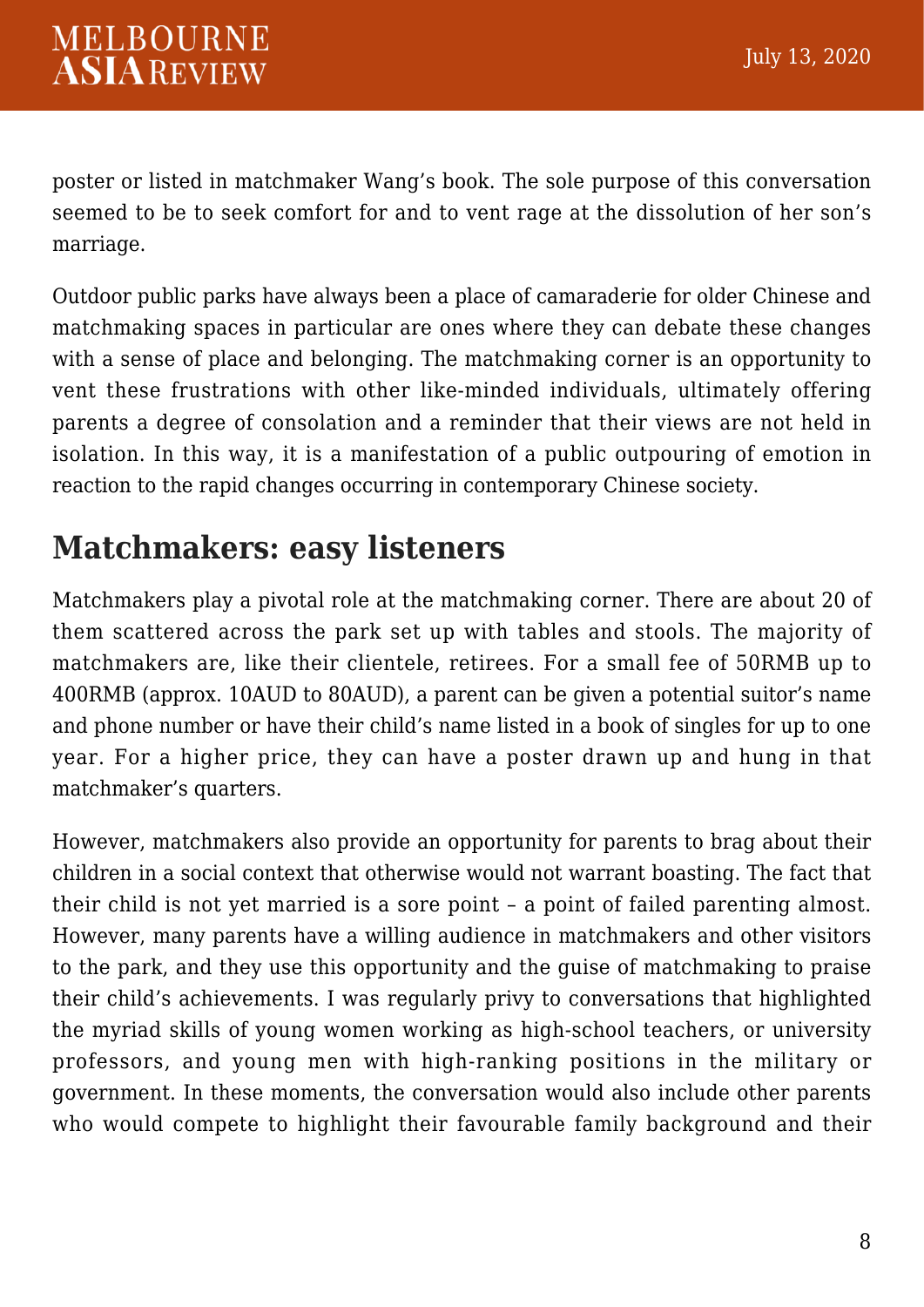daughter or son's accomplishments. Their expectations in a daughter or son-in-law often mirrored these hyperbolic tendencies.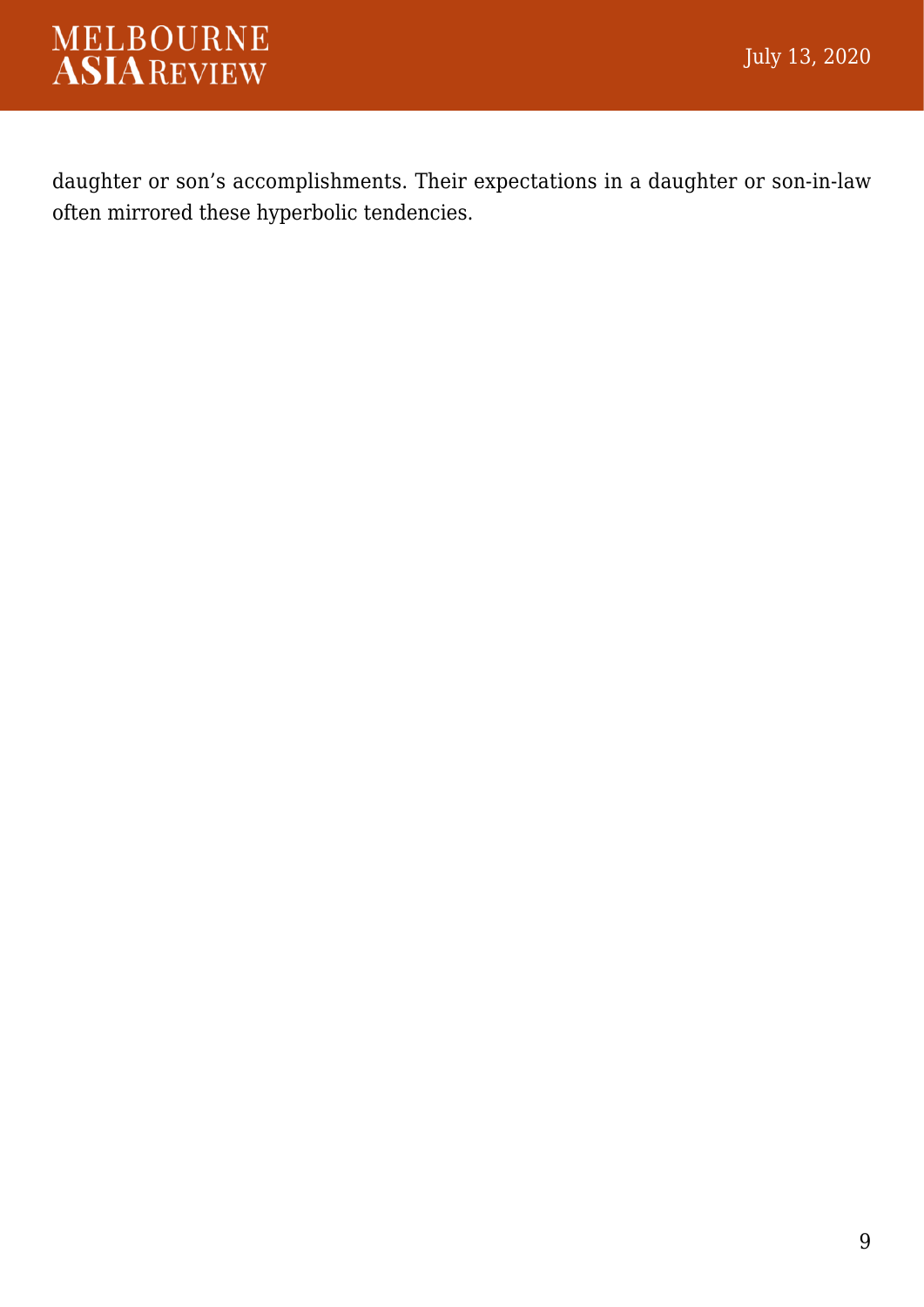#### July 13, 2020

# MELBOURNE<br>ASIAREVIEW